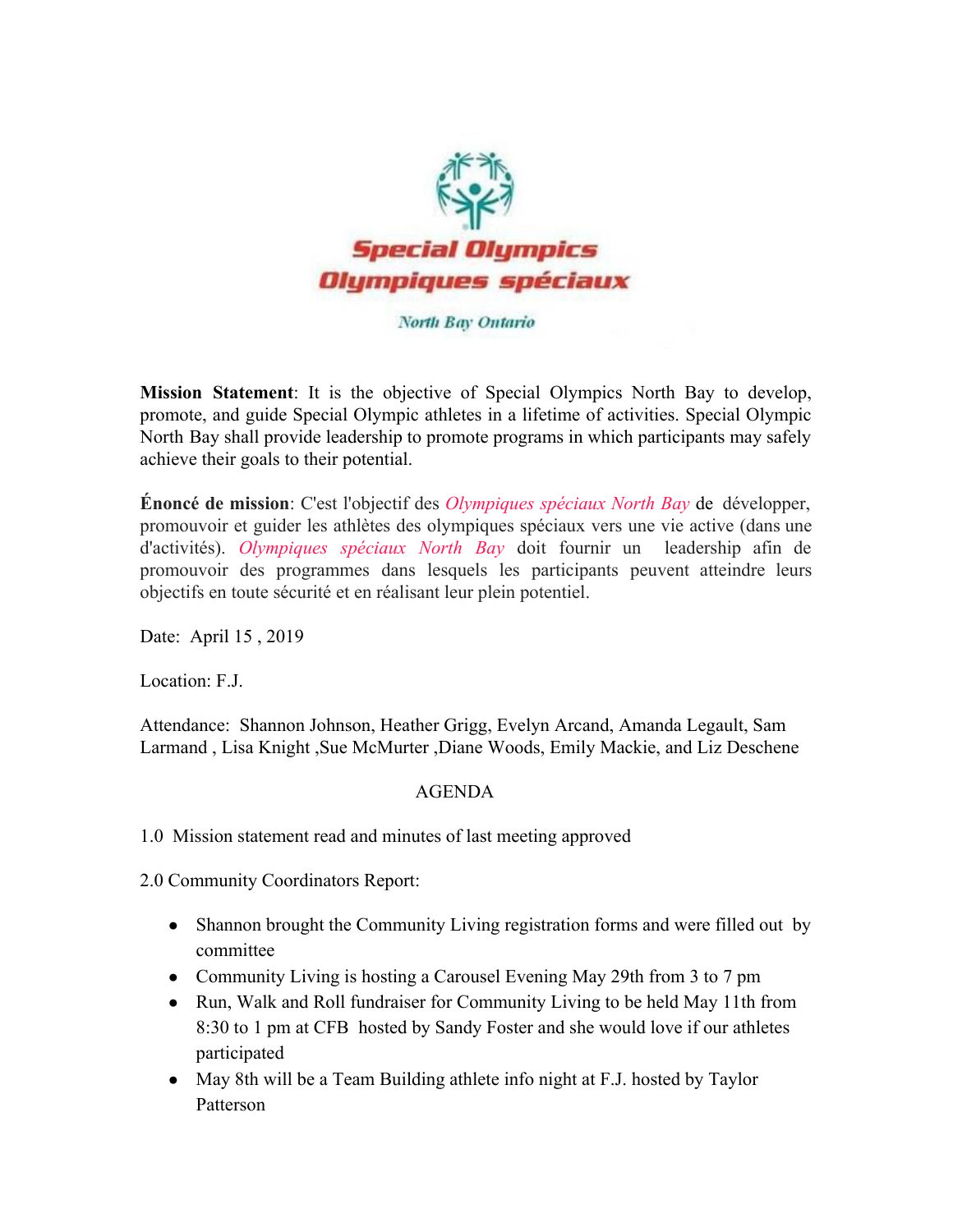- Nip/U students are finished for the year
- Hotels have been booked for the Baseball tournament on Manitoulin
- Shamus from the AC/DC cover band concert gave us \$500.00
- Shannon is looking for someone to run the Fundamentals program
- May 5th is the Chris Thacker Memorial
- Tyler Miller has started a conditioning program at the YMCA
- Suburu never got back to Shannon regarding sponsorship of the Sports Hall of Fame dinner tickets
- Alisha, Cody, Carly and Bev took the Athlete Ambassador course and Diane Windsor was the mentor for the program
- Give a Toonie, Share a Dream date unknown at this time
- We'll start our yard cleaning fundraiser in May
- May 8th is a pancake breakfast for Provincial and National athletes
- 3 pending athletes being considered for Nationals
- Shannon has a contact person from the Knights of Columbus
- Mark Lyons would like us to do a BBQ in June at Carryall Builders
- Will be able to offer floor hockey in the fall since Rob from Near North is willing to partner with us
- Will need some Bingo workers so Liz and Jim can have some time off this summer

# 3.0 Community Fundraiser Report:

• 69 people are registered for Paint Night fundraiser

4.0 Media Relations Report:

• Profile of our 2 Provincial bowlers will be sent to media

# 5.0 Registrar's Report:

● 3 new young ( 7 to 9 years ) athletes have registered